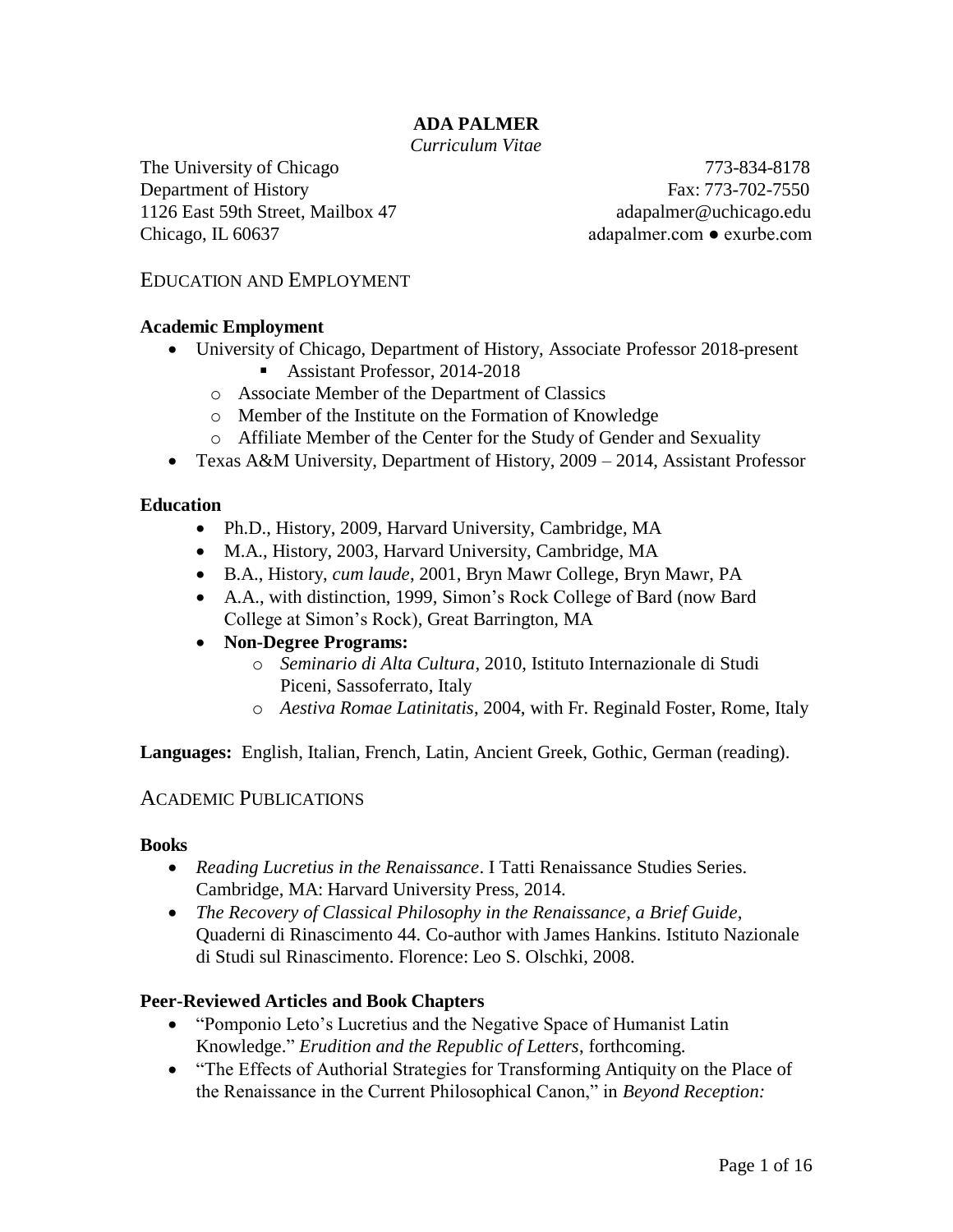*Renaissance Humanism and the Transformation of Classical Antiquity,* eds. Patrick Baker, Johannes Helmrath, and Craig Kallendorf, forthcoming.

- "Humanist Lives of Classical Philosophers and the Idea of Renaissance Secularization: Virtue, Rhetoric, and the Orthodox Sources of Unbelief." *Renaissance Quarterly,* 70, 3 (2017), 935-76.
- "Reading Lucretius in the Renaissance." *Journal of the History of Ideas.* July 2012 (vol. 73, no. 3), pp. 395-416.

### **Other Chapters and Articles**

- "Humanist Dissemination of Epicureanism," in *The Oxford Handbook of Epicureanism,* ed. Phillip Mitsis. Oxford: Oxford University Press, forthcoming.
- "On Progress and Historical Change," *KNOW: A Journal on the Formation of Knowledge*, Fall 2017, pp. 319-337.
- "The Active and Monastic Life in Humanist Biographies of Pythagoras," *Forms and Transfers of Pythagorean Knowledge: Askesis—Religion—Science*, eds. Almut-Barbara Renger & Alessandro Stavru. Harrassowitz: Wiesbaden, 2016.
- "The Recovery of Stoicism in the Renaissance," in *The Routledge Handbook of the Stoic Tradition,* ed. John Sellars. New York: Routledge, 2016, pp. 117-132.
- "The Use and Defense of the Classical Canon in Pomponio Leto's Biography of Lucretius," in *Vitae Pomponianae, Biografie di Autori Antichi nell'Umanesimo Romano (Lives of Classical Writers in Fifteenth-Century Roman Humanism)*, proceedings of a conference hosted by the Danish Academy in Rome and the American Academy in Rome, April 24<sup>th</sup> 2013, *Renaessanceforum* (Forum for Renaissance Studies, Universities of Aarhus and Copenhagen) 2015 (vol. 9), pp. 87-106, [http://www.renaessanceforum.dk/rf\\_9\\_2015.htm](http://www.renaessanceforum.dk/rf_9_2015.htm)
- "All Life is Genocide: the Philosophical Pessimism of Osamu Tezuka," in *Mangatopia: Essays on Manga and Anime in the Modern World,* ed. Timothy Perper and Martha Cornog. Santa Barbara, CA: ABC-Clio, 2011, pp. 173-90.
- "*Lux Dei*: Ficino and Aquinas on the Beatific Vision," *Memini, Traveaux et Documents* 2002 (vol. 6), pp. 129-152.

### **Exhibit Catalogs**

- *Censorship and Information Control,* with assistant editor Julia Tomasson, University of Chicago Special Collections Research Library, 2018.
- *Tensions in Renaissance Cities*, exhibit co-curated with Hilary Barker and Margo Weitzman, University of Chicago Special Collections Research Library, 2017.

### **Reference Works**

- "Lucretius Renaissance Thought," *Oxford Bibliographies in Renaissance and Reformation.* Oxford: Oxford University Press, forthcoming.
- Entries "Lucretius," "Diogenes Laertius" and "Epicureanism" in *The Springer Encyclopedia of Renaissance Philosophy.* New York: Springer, 2016-18.
- "T. Lucretius Carus, Addenda et Corrigenda," in *Catalogus Translationum et Commentariorum,* vol. 10. Washington, DC: Catholic University of America Press, 2014.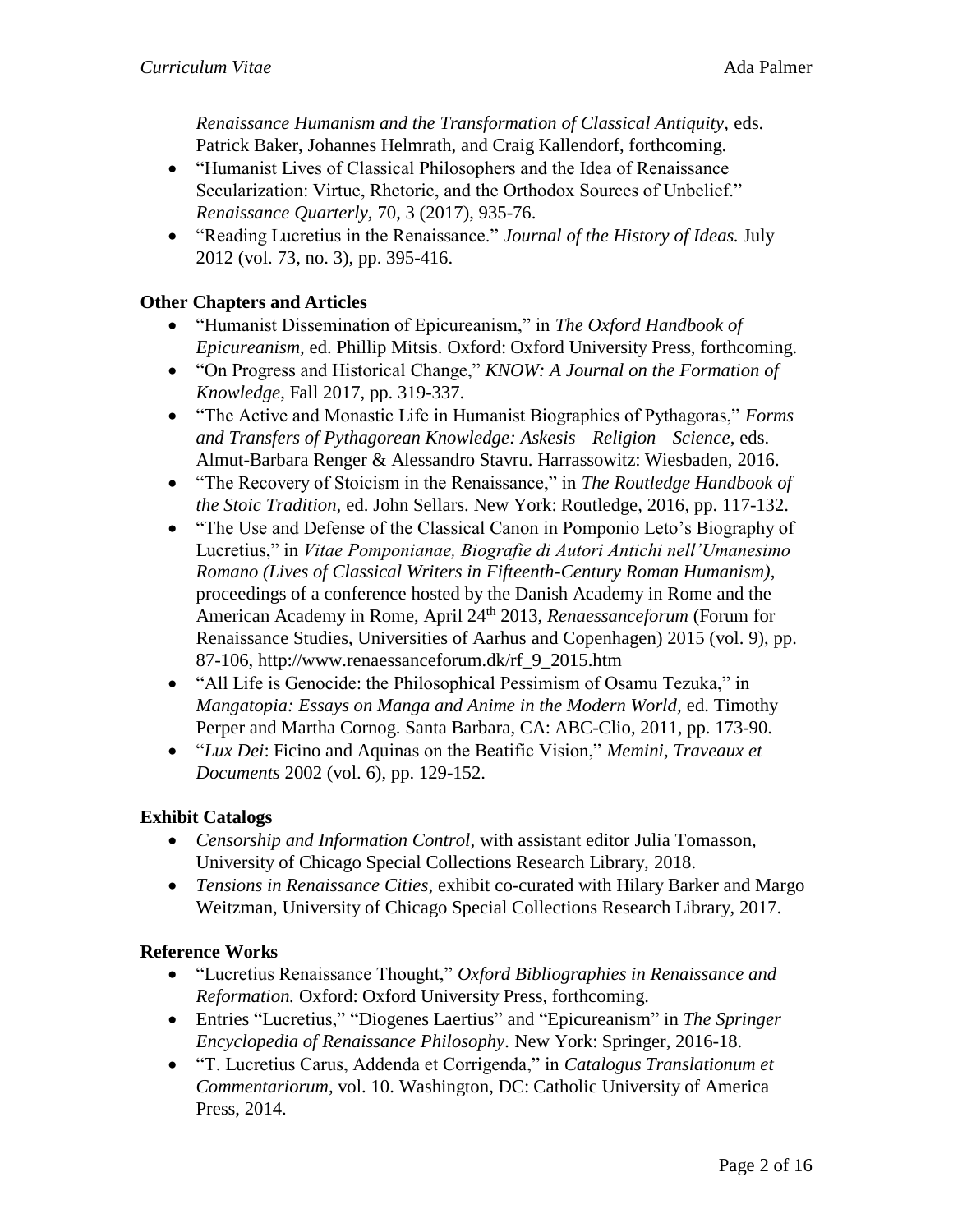### **Book Reviews**

- Review of *Enlightenment Now: the Case for Reason, Science, Humanism, and Progress,* Steven Pinker (Viking, 2018), *Harvard Magazine,* 2018.
- Review of *De Rerum Natura Editio Princeps (1472-73),* ed. Marco Beretta (Bologna: Bononia University Press, 2016), *Renaissance Quarterly,* 70 n. 4, 2018.
- "Lucretius after *The Swerve*." Review essay focused on David Norbrook, Stephen Harrison, and Philip Hardie, eds., *Lucretius and the Early Modern*, Classical Presences (Oxford: Oxford University Press, 2015), and Steven Greenblatt, *The Swerve: How the World Became Modern* (New York: W. W. Norton, 2011), *Modern Philology*, vol. 115 no. 2 (2017), 289-97.
- Review of Kenneth Sheppard, *Anti-Atheism in Early Modern England 1580- 1720: The Atheist Answered and His Error Confuted* (Brill, 2015), *Renaissance Quarterly,* vol. 70, n. 2 (2017).
- Review of Christopher M. Graney, *Setting Aside All Authority: Giovanni Battista Riccioli and the Science against Copernicus in the Age of Galileo* (Notre Dame, Indiana: University of Notre Dame Press, 2015), *The Journal of Religion*, no. 3 (July 2017): 423-425.
- Review of Eileen Reeves, *Evening News: Optics, Astronomy, and Journalism in Early Modern Europe* (Philadelphia: University of Pennsylvania Press, 2014), *The Journal of Modern History*, vol. 88, no. 4 (2016), pp. 901-3.
- Review of Marie Thérèse Jones-Davies ed., *Le Plaisir au Temps de la Renaissance* (Turnhout: Brepolis, 2010), *Renaissance Quarterly,* vol. 66, no. 1 (2013), pp. 330-1.
- Review of Stéphanie Lecompte, *La Chaîne d'Or des Poètes: Présence de Macrobe dans l'Europe humaniste* (Geneva, Librairie Droz. S.A., 2009), *Neo-Latin News* vol. 70, no. 1-2 (2012), pp. 102-4.

# ACADEMIC AWARDS AND HONORS

- David Hoeft Award for Newly Tenured Faculty, University of Chicago, 2018
- I Tatti Prize for best essay by a junior scholar in 2012
- Selma V. Forkosch prize for the best article published in the *Journal of the History of Ideas* in 2012
- Texas A&M Student Led Award for Teaching Excellence, Fall 2010
- Harvard University Certificate of Distinction in Teaching, 2005, 2006, 2007
- Nominated for the Joseph R. Levenson Memorial Teaching Prize, Harvard, 2004

# FELLOWSHIPS AND RESEARCH GRANTS

### **External**

- American Council of Learned Societies (ACLS) Fellowship 2019-20.
- National Endowment for the Humanities Summer Institute: Roman Comedy in Performance, August 2012.
- Villa I Tatti, Harvard University Center for Italian Renaissance Studies Fellowship, 2011-12.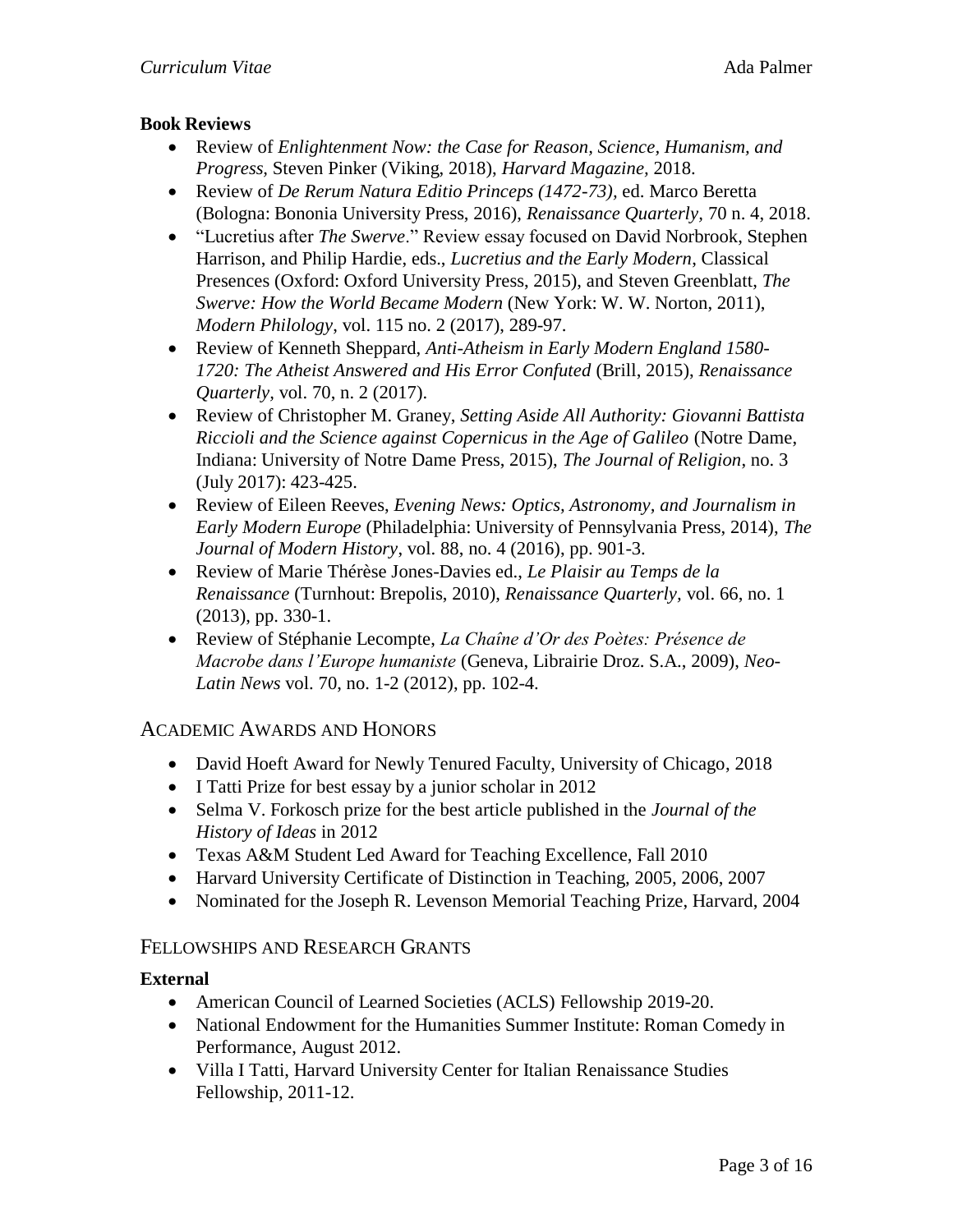• Fulbright Scholar, Italy, 2006-7.

### **University of Chicago**

- Social Sciences Division Curriculum Innovation Grant, for "Printing Press Rehabilitation," with Timothy Harrison and Adrian Johns, 2018-19 and 19-20.
- Institute on the Formation of Knowledge Faculty Research Grant, for "Censorship, Information Control, and Information Revolutions from Printing Press to Internet," 2018-19.
- Neubauer Collegium Grant, for "Censorship, Information Control, and Information Revolutions from Printing Press to Internet," co-lead with Adrian Johns and Cory Doctorow, three year funded project for 2018-21.
- College Research Fellows Program, 2017-18 and 2018-19.
- Nicholson Center funds for faculty activities, 2015, 2017, and 2018.
- Institute on the Formation of Knowledge Faculty Seed Grant, for "Censorship, Information Control, and Information Revolutions from Printing Press to Internet," 2017.
- Smart Museum of Art Grant for Faculty Initiatives, 2017.
- Institute on the Formation of Knowledge Conference Co-Sponsorship Award, 2017.
- Morris Fishbein Center for the History of Science and Medicine funds for university activities, 2016 and 2017.
- College Research Fellows Program, 2016-17, for "Tensions in Renaissance Cities Exhibit Catalog."
- Franke Institute for the Humanities Residential Faculty Fellowship, 2015-16.

# **Texas A&M University**

- Melbern G. Glasscock Center for Humanities Research Co-Sponsorship Grant, Fall 2012.
- College of Liberal Arts Strategic Development Fund, co-developer of "Classical Transformations Center" proposal, 2011.
- College Faculty Research Enhancement Award, 2011.
- Program to Enhance Scholarly and Creative Activities, 2010.
- International Research Travel Assistance Grant, 2010.
- Melbern G. Glasscock Center for Humanities Research Faculty Stipendiary Fellowship, 2009-10.

### **Harvard University**

- Frederick Sheldon Traveling Fellowship, 2006-7.
- Villa I Tatti, Harvard University Center for Italian Renaissance Studies Graduate Student Readership, 2005.
- History Department Summer Research Grant, 2002.

# TALKS AND PRESENTATIONS

### **Invited Lectures and Presentations**

"Speculative Fiction as a Tool for Interdisciplinarity Beyond Academia," Christ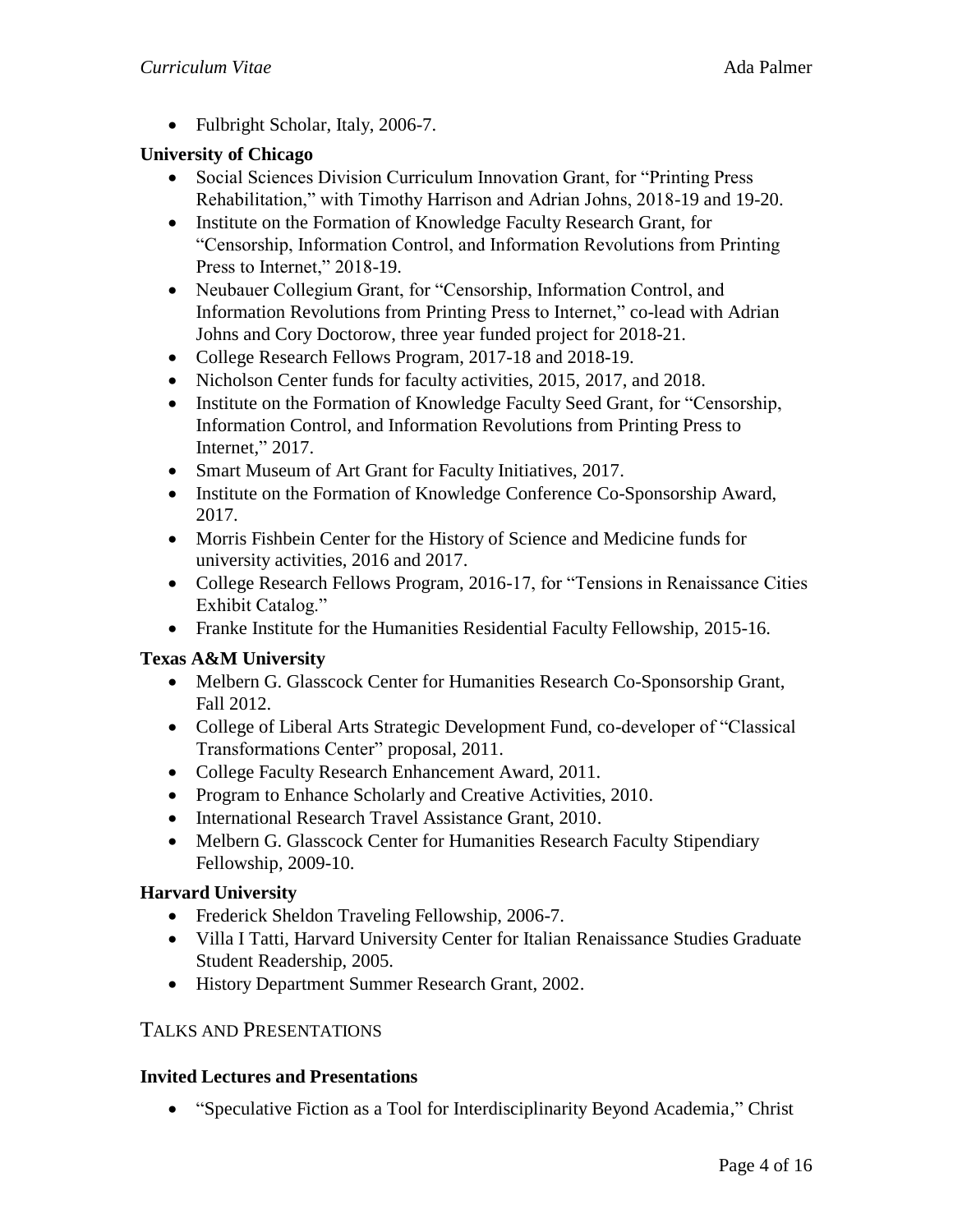College, the Honors College at Valparaiso University, Distinguished Speakers Symposium, February 13<sup>th</sup>, 2019.

- "How We Assign Agency in Historical Change Examined through the Persecution of Renaissance Lucretius Readers," at Textuality, Materiality and Reading Practices, Princeton University, May 10<sup>th</sup>, 2018.
- "Censorship and Information Control from the Inquisition to the Present," Purdue Northwest College of Humanities, Education and Social Sciences lecture series, February  $28<sup>th</sup> 2018$ .
- "Figures of Renaissance, Reform, and Renewal: Savonarola," with Jo Walton, Lumen Christi lecture at the University of Chicago, February 20<sup>th</sup>, 2018.
- "Figures of Renaissance, Reform, and Renewal: Christian Humanism," Lumen Christi lecture at the University of Chicago, January 23<sup>rd</sup>, 2018.
- "The Desperate Renaissance," Paideia Living Latin Institute Annual West Coast Reception, San Francisco, February 23rd, 2018.
- "Pomponio Leto's Lucretius and the Negative Space of Humanist Latin Knowledge," at Texts and Contexts, Ohio State University Center for Epigraphical and Paleographical Studies, October 21<sup>st</sup>, 2017.
- Discussant at Reception Histories of the Future: a Conference on Byzantinisms, Speculative Fiction, and the Literary Heritage of Medieval Empire, organized by the joint Paris-Uppsala Text and Narrative in Byzantium Collaborative Research Network, Uppsala University, Sweden, August 4<sup>th</sup>-6<sup>th</sup>, 2017.
- "Opinio Non Christiana: Renaissance Lucretius Marginalia," Paideia Living Latin in Rome Institute, Rome, Italy, June  $28<sup>th</sup>$ , 2016.
- "The Role of Monasteries in the Survival of Classical Literature," Paideia Living Latin in Rome Institute, Rome, Italy, June  $27<sup>th</sup>$ , 2017.
- "The Persecution of Renaissance Lucretius Readers Revisited," at Lucretius Poet and Philosopher: Six Hundred Years from His Rediscovery, Alghero, Sicily, June  $16^{th}$ , 2017.
- "Opinio Non Christiana: Renaissance Lucretius Marginalia," Paideia Living Latin in Rome Institute, Rome, Italy, June 28<sup>th</sup>, 2016.
- "Cities as Centers of Knowledge and Crisis in Raffaele Maffei's Humanist Encyclopedia *Commentaria Urbana* (1506)," Netherlands Institute of Advanced Studies in the Social Sciences Group on the Formation of Knowledge meeting, June  $22<sup>nd</sup>$ , 2016.
- "Reading Lucretius in the Renaissance," Afterlives of Hellenistic Ethics, University of Queensland Node of the ARC Centre of Excellence for the History of Emotions in Europe (1100-1800), Santa Lucia, Australia, April 9<sup>th</sup>, 2016.
- "Humanist Biographies of Classical Philosophers," Purdue University *Bible as Literature* series, Lafayette, IN, March 14<sup>th</sup>, 2016.
- "San Marco: the Dominican Monastery at the Heart of Renaissance Florence," Lumen Christi lecture at the University of Chicago, February  $26<sup>th</sup>$ , 2016.
- "Humanist Biographies of Classical Philosophers," Chicago-area Faculty Renaissance Seminar, Chicago, January 19<sup>th</sup>, 2016.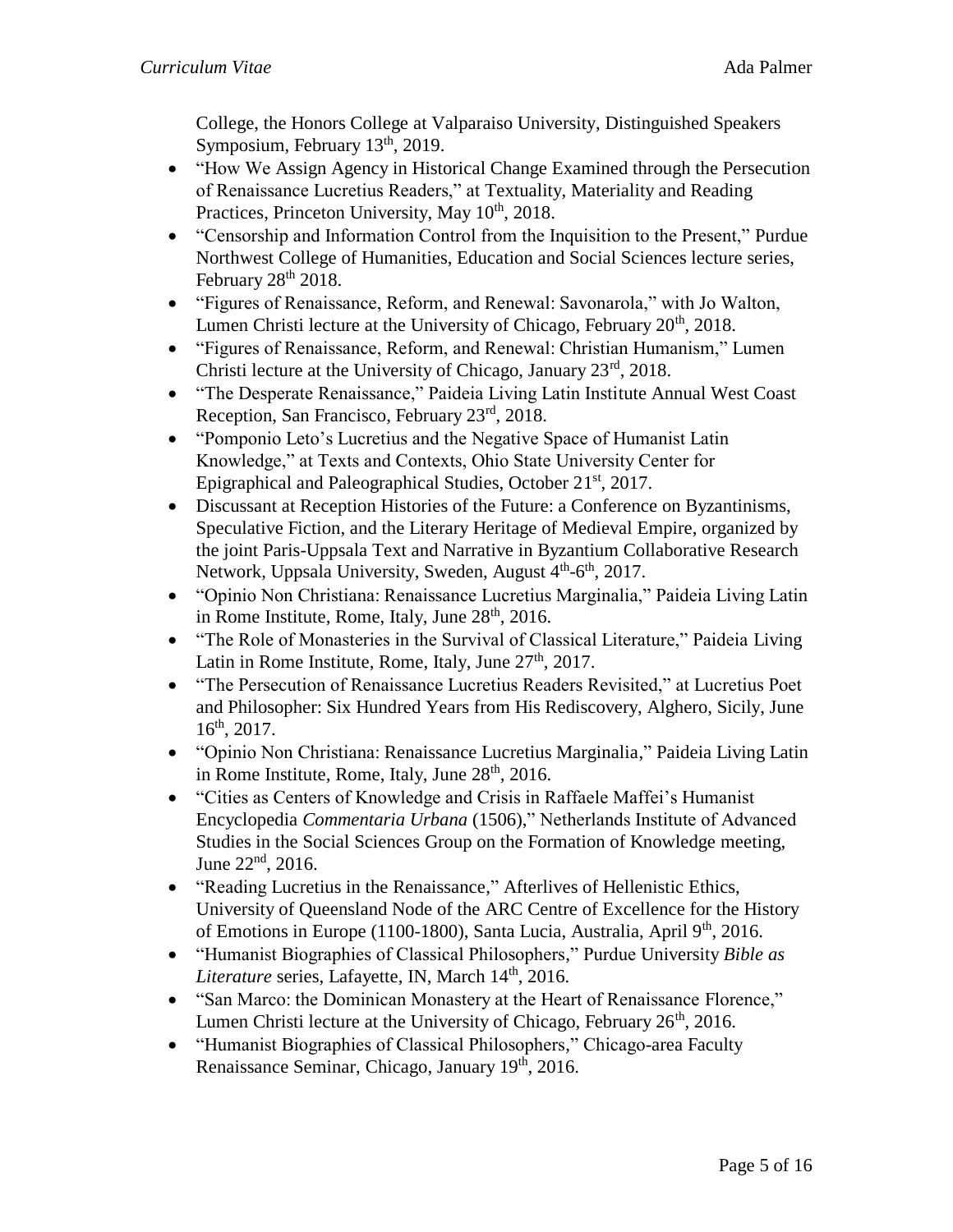- Speaker at "Osamu Tezuka," Anime Chicago Symposium Series, Chicago, November  $21<sup>st</sup>$ , 2015.
- "The Moral Physics of Dante's Cosmos" and "The Syncretic, Radical and Hybrid Christianities of Renaissance Humanists," guest lectures for the Figures of Renaissance Reform and Renewal non-credit course, Lumen Christi Institute, Chicago, February  $24<sup>th</sup>$  and March  $3<sup>rd</sup>$ , 2015.
- "How Humanists Read a Famous Atheist: the Evolution of Renaissance Reading Methods Exposed through a Survey of Marginalia in Renaissance Copies of Lucretius, 1417-1600," Classics Department Colloquium, University of Pennsylvania, February 12<sup>th</sup>, 2015.
- "Lucretius, Renaissance Reading Culture and the Epicurean Roots of the Scientific Method," Descartes Centre for the History and Philosophy of the Sciences and the Humanities, Utrecht University, February 2<sup>nd</sup>, 2015.
- Panelist for "Osamu Tezuka: God of Manga, Father of Anime," Smithsonian Freer and Sackler Galleries, Washington, DC, Nov. 13<sup>th</sup>-Dec. 13<sup>th</sup>, 2009.

### **Conference Papers and Roundtables**

- "Hostile Annotation" at the panel series "Stretched or Cropped Margins? Annotation Studies between the Disciplines," American Historical Association and Modern Language Association joint conference, Chicago, January 3-4 2019.
- "The Persecution of Lucretius's Renaissance Readers Revisited"; also chaired the session "Thomas More's Visions and Revisions II: Heretical or Holy Humanism," Renaissance Society of America Conference, New Orleans, March 22<sup>nd</sup>, 2018.
- "The Humanist Roots of Enlightenment Radical Religion Seen through Renaissance Biographies of Classical Philosophers"; also chaired the session "Thomas More's Visions and Revisions II: Heretical or Holy Humanism" and was respondent at the session "New Approaches to Skepticism I," Renaissance Society of America Conference, Chicago, March 30th-31st, 2017.
- "Humanism's Links with Enlightenment Radicalism: a Case Study Based on Alan Charles Kors's Work on the Orthodox Sources of Unbelief," Society for French Historical Studies, Washington, DC, April 22<sup>nd</sup>, 2016.
- "Humanist Lives of Pythagoras"; also chaired the session "Literary Dubia and Spuria," Renaissance Society of America Conference, Boston, March 31<sup>st</sup>, 2016.
- "The Influence of Spuria and Forgeries on Renaissance Neoclassicism: The Recovery of the Stoics, 1400-1664," Renaissance Society of America Conference, Berlin, March  $28<sup>th</sup>$ ,  $2015$ .
- "The Inversion of Epicureanism in Lorenzo Valla's *De Voluptate*," Beyond Reception: Renaissance Humanism and the Transformation of Classical Antiquity, Berlin, March 23rd, 2015.
- "The Transformation of Stoicism in the Renaissance," Renaissance and Early Modern Transformations of Antiquity. Humboldt-Universität zu Berlin, December  $2<sup>nd</sup>$ , 2014.
- "The Vernacular Lucretius," Sixteenth Century Society Conference, New Orleans, October 16<sup>th</sup>, 2014.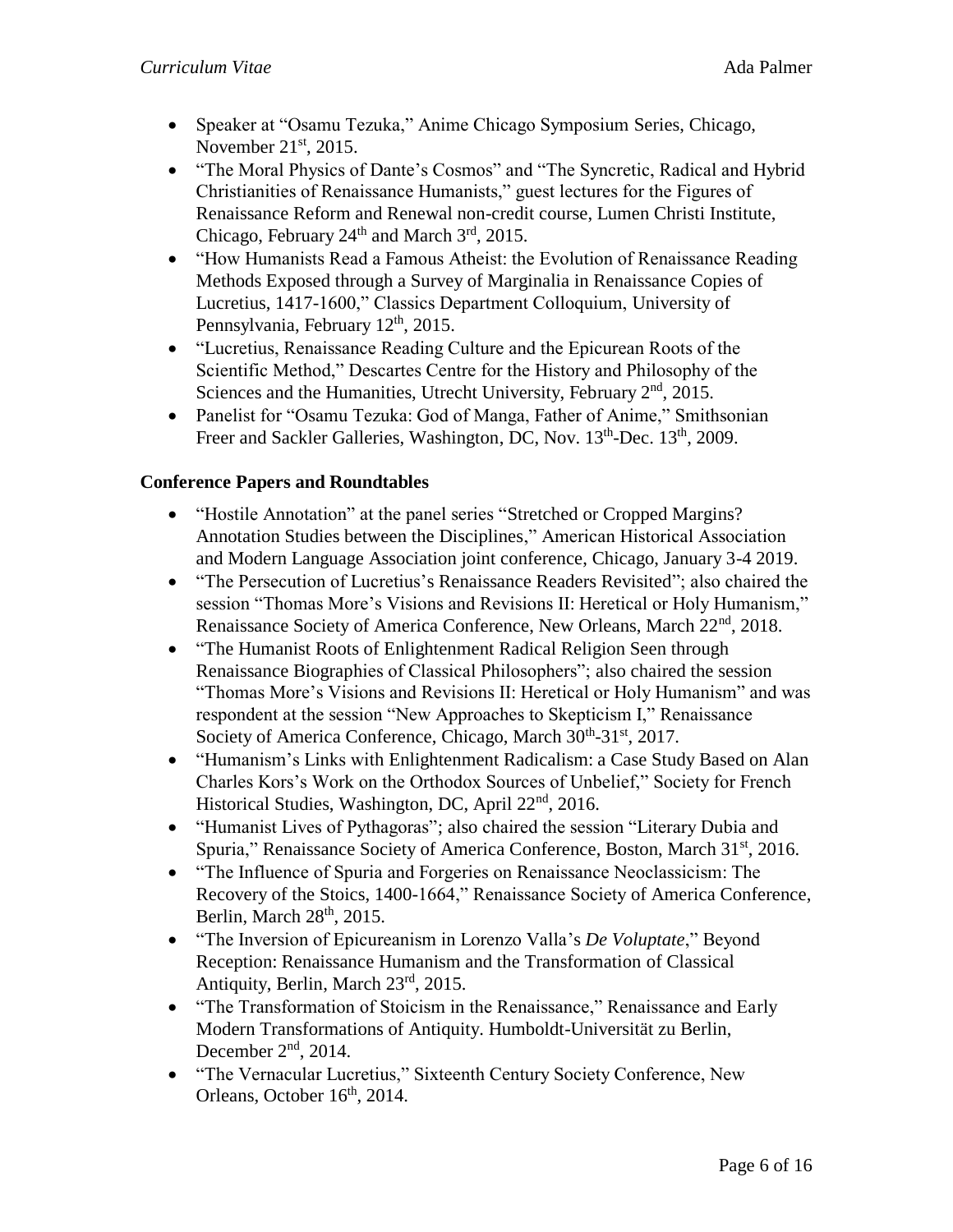- "Weak Empiricism  $&$  Provisional Belief: The Influence of Lucretius  $&$  Epicurean Skepticism on Montaigne, Gassendi, Mersenne, and Scientific Thought," Renaissance Society of America Conference, New York, March 27<sup>th</sup>, 2014.
- "The Archetype of Noble Suicide in Early Modern Biographies of Philosophers," Libraries, Lives and the Organization of Knowledge in the Pre-Modern World, American Academy in Rome, December 12<sup>th</sup>, 2013.
- "Sources as Weapons in the Competition among Humanist Editors of Lucretius, from Leto to Lambin," Medieval and Renaissance Transformations of Antiquity, hosted by the Humboldt Universität zu Berlin and Texas A&M University, Villa Vergiliana, Cuma, Italy, Sept. 29<sup>th</sup>, 2013.
- "*Opinio Non Christiana*: Lucretius' Renaissance Reception, Humanist Reading Practices and Philosophical Skepticism," Italian Renaissance Seminar Series, Oxford University Centre for Early Modern Studies, May 6<sup>th</sup>, 2013.
- "The Use and Defense of the Classical Canon in Pomponio Leto's Biography of Lucretius," *Vitae Pomponianae,* Biografie di Autori Antichi nell'Umanesimo Romano (Lives of Classical Writers in Fifteenth-Century Roman Humanism), hosted by the Danish Academy in Rome and the American Academy in Rome, April 24<sup>th</sup>, 2013.
- "Humanist Biographies of Lucretius," Renaissance Society of America Conference, Washington, DC, March 22<sup>nd</sup>, 2012.
- "Renaissance Biographies of Classical Philosophers," Fellows Seminar, Villa I Tatti, Harvard University Center for Italian Renaissance Studies, Dec. 7<sup>th</sup>, 2011.
- "How Humanists Read a Famous Atheist: the Evolution of Renaissance Reading Methods Exposed through a Survey of Marginalia in Renaissance Copies of Lucretius, 1417-1600," Renaissance Society of America Conference, Montréal, March 26<sup>th</sup>, 2011.
- "Lucretius, Epicureanism and Atomism in the Renaissance," American Philological Association Conference, Boston, January 9<sup>th</sup>, 2005.

# **Presentations at the University of Chicago**

- "The Persecution of Renaissance Readers of Lucretius Revisited, a Case Study Challenging Common Modern Narratives of the Relationship Between the Catholic Church and Science," at the History and Philosophy of Science Workship, March 1<sup>st</sup> 2019.
- "Orwell's Impact on How We Imagine Censorship," at the Comparing Practices of Knowledge Workshop, January 29<sup>th</sup> 2019.
- "The Persecution of Renaissance Lucretius Readers Revisited," at the Renaissance Workshop, co-sponsored with the Early Modern and Mediterranean Worlds Workshop, January 22<sup>nd</sup>, 2018.
- "Humanist Lives of Classical Philosophers and the Idea of Renaissance Secularization" Institute on the Formation of Knowledge Workshop, October 9<sup>th</sup>, 2017.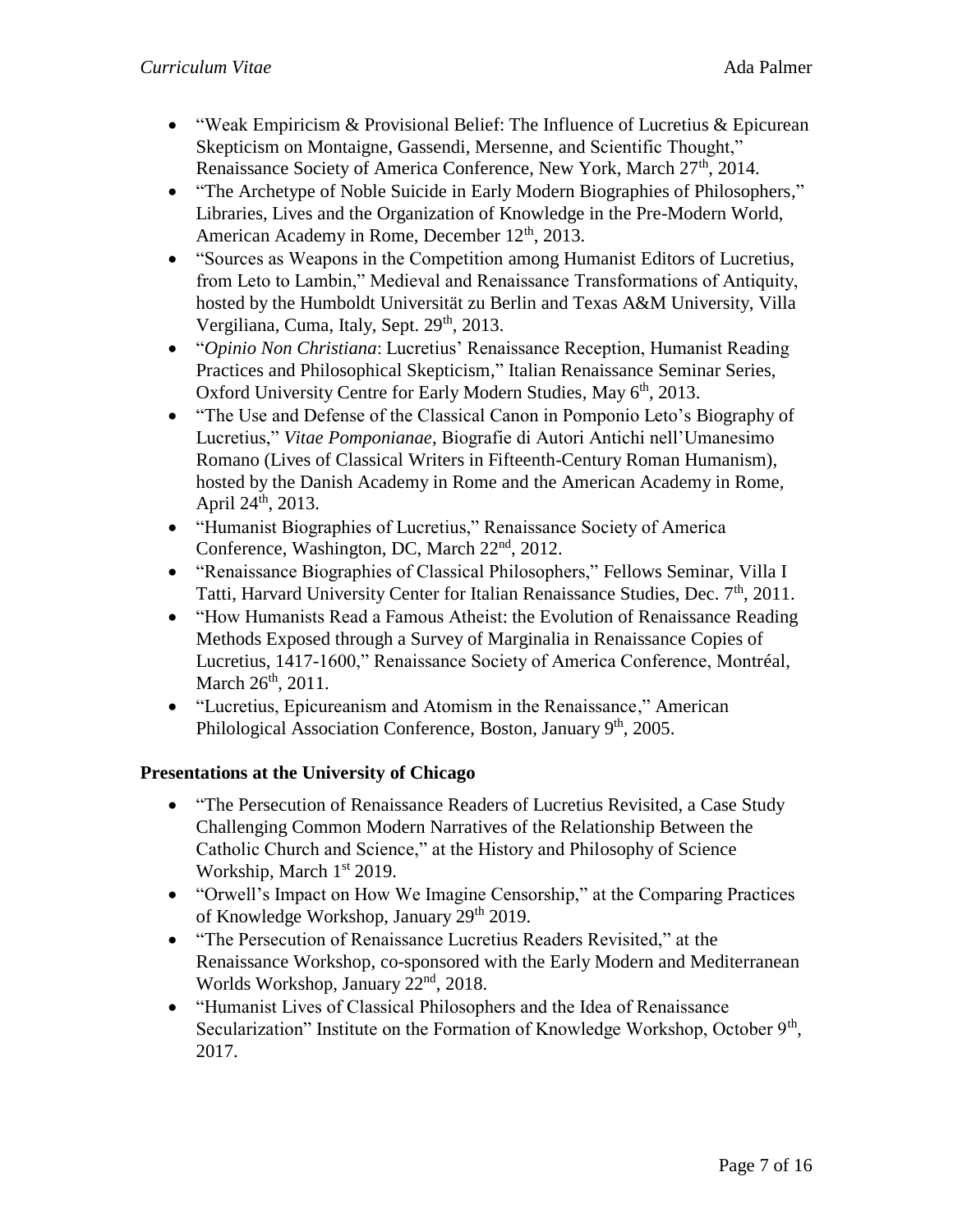- "The Desperate Birth of Renaissance Humanism," Graham School of Government Works of the Mind Lecture Series, Chicago Cultural Center, October  $8<sup>th</sup>$ , 2017.
- "Why Pious Renaissance Scholars Read and Defended the Infamous Roman 'Atheist' Lucretius," Graham School of Government Works of the Mind Lecture Series, Chicago Cultural Center, April 9<sup>th</sup>, 2017.
- Address to accompany the exhibit "Harry Potter's World: Renaissance Science, Magic and Medicine," Crerar Library, February 22<sup>nd</sup>, 2017.
- "The Roots of Enlightenment Radical Religion Examined through Renaissance Biographies of Classical Philosophers," Divinity School Wednesday Lunch series, April  $27^{\text{th}}$ , 2016.
- "Active and Monastic Life in Humanist Biographies of Pythagoras," Western Mediterranean Culture Workshop, March 2<sup>nd</sup>, 2015.
- "Hands-on Rare Books Icebreaker Session, opportunity to get used to working with antique books and manuscripts." Early Modern Workshop, Feb. 9th, 2015.
- "How Forgeries and Spuria Still Shape Our Modern Classical Canon, Examined Through the Renaissance Revival and Early Print History of Classical (and Notso-Classical) Stoicism," Weissbourd Text Seminar, Society of Fellows in the Liberal Arts at the University of Chicago, November  $12<sup>th</sup>$ , 2014.

## **Presentations at Texas A&M University and Harvard University**

- "Sustenance of the Soul in Renaissance Reconstructions of Classical Libraries," Cultured Sustenance: an Interdisciplinary Symposium, Melbern G. Glasscock Center for Humanities Research, Texas A&M University, April 2011.
- "Pagan Imagery in Poetry on the Death of Raphael," Texas A&M University Interdisciplinary Early Modern Studies Working Group, Oct. 6<sup>th</sup>, 2010.
- "*Opinio Non Christiana:* Lucretius' First Renaissance Readers Examined through Their Marginalia," From Studiolo to Street: A Harvard/Princeton Graduate Conference in Early Modern History, Cambridge, MA, January 18th, 2008.
- "Reception of Lucretius, Epicureanism and Atomism in the Renaissance," Early Modern Studies Workshop, Harvard University, December 14<sup>th</sup>, 2004.

# **TEACHING**

### **Fields**

- Renaissance and Early Modern Europe
- Enlightenment Europe
- Long Durée European Intellectual and Cultural History
- Radical Heterodoxy, Atheism, and Freethought
- Reception and Transformation of Classical Texts
- History of the Book and Reading
- Patronage and the Production of Culture
- Censorship and Information Control
- Manga & Animation After WWII, Osamu Tezuka, Feminist Manga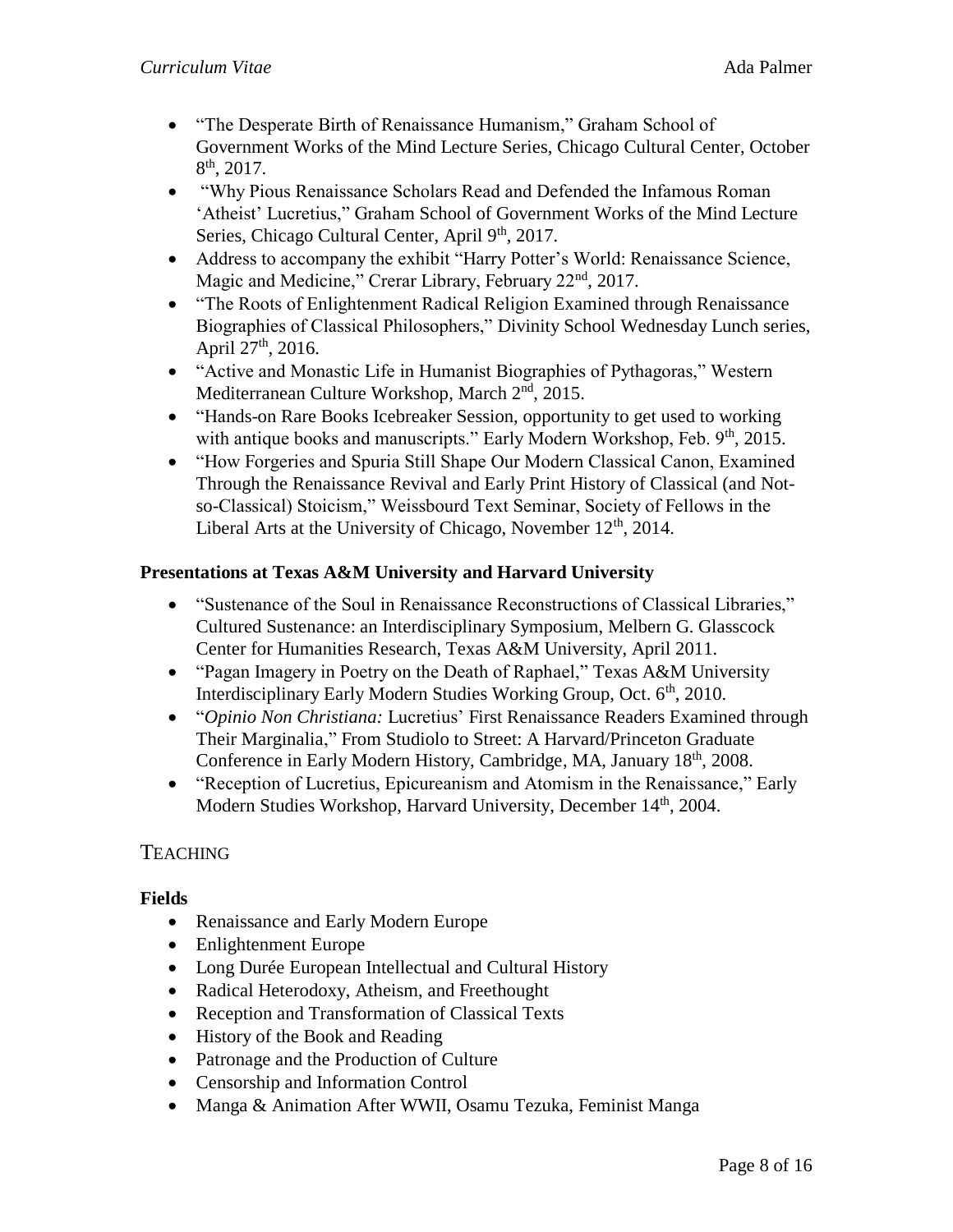# **Courses Offered at the University of Chicago**

- Florence: Living with History (HIST 22907)
	- o Flagship course for a new study abroad program in Florence.
- Europe's Intellectual Transformations Renaissance to Enlightenment (HIST 29522/39522)
	- o Cross-listed with French, Religious Studies, Renaissance Studies, Formation of Knowledge (KNOW), College Signature Courses.
- Censorship, Information Control, & Revolutions in Information Technology from the Printing Press to the Internet (HIST 25425/35425)
	- o Co-taught with Adrian Johns
	- o Offered Fall 2018
	- o Cross-listed with History of Science, Religious Studies, Renaissance Studies, and Media Arts and Design, Formation of Knowledge (KNOW), College Signature Courses, Big Problems.
- Censorship from the Inquisition to the Present (HIST 25421/35421)
	- o Co-taught with Stuart McManus (IFK Postdoctoral Fellow)
	- o Offered Fall 2017
	- o Cross-listed with Classics, History of Science, Religious Studies, KNOW, and College Signature Courses.
- European Civilization I (Core course; HIST 13001)
	- o Offered Fall 2015, Winter 2017, Fall 2017, Winter 2019
- History of Censorship (HIST 29516/39516)
	- o Offered Winter 2018
	- o Cross-listed with Classics, History of Science, Religious Studies, KNOW, and College Signature Courses.
- Italian Renaissance (HIST 22900/32900)
	- o Offered Spring 2015, Fall 2016, Spring 2018, Spring 2019
	- o Cross-listed with Classics, Italian, KNOW, and Religious Studies.
- Renaissance Humanism (HIST 42514)
	- o Offered Spring 2015
	- o Cross-listed with Classics, Comparative Literature, and Italian
- Patronage and Culture in Renaissance Italy and Her Neighbors (HIST 81503/4)
	- o Two quarters, offered Fall and Winter 2016-17
	- o Cross-listed with Classics, Italian, and KNOW.

### **Other Courses Offered at Previous Institutions**

- Renaissance and Reformation Europe
- Renaissance Florence
- The Craft of History: Intellectual History
- European Intellectual History from Ancient Greece to the Early Middle Ages
- European Intellectual History from the High Middle Ages to the  $17<sup>th</sup>$  Century
- Seminar in Historiography and Historical Writing
- A Global History of Modern Times, 1600-present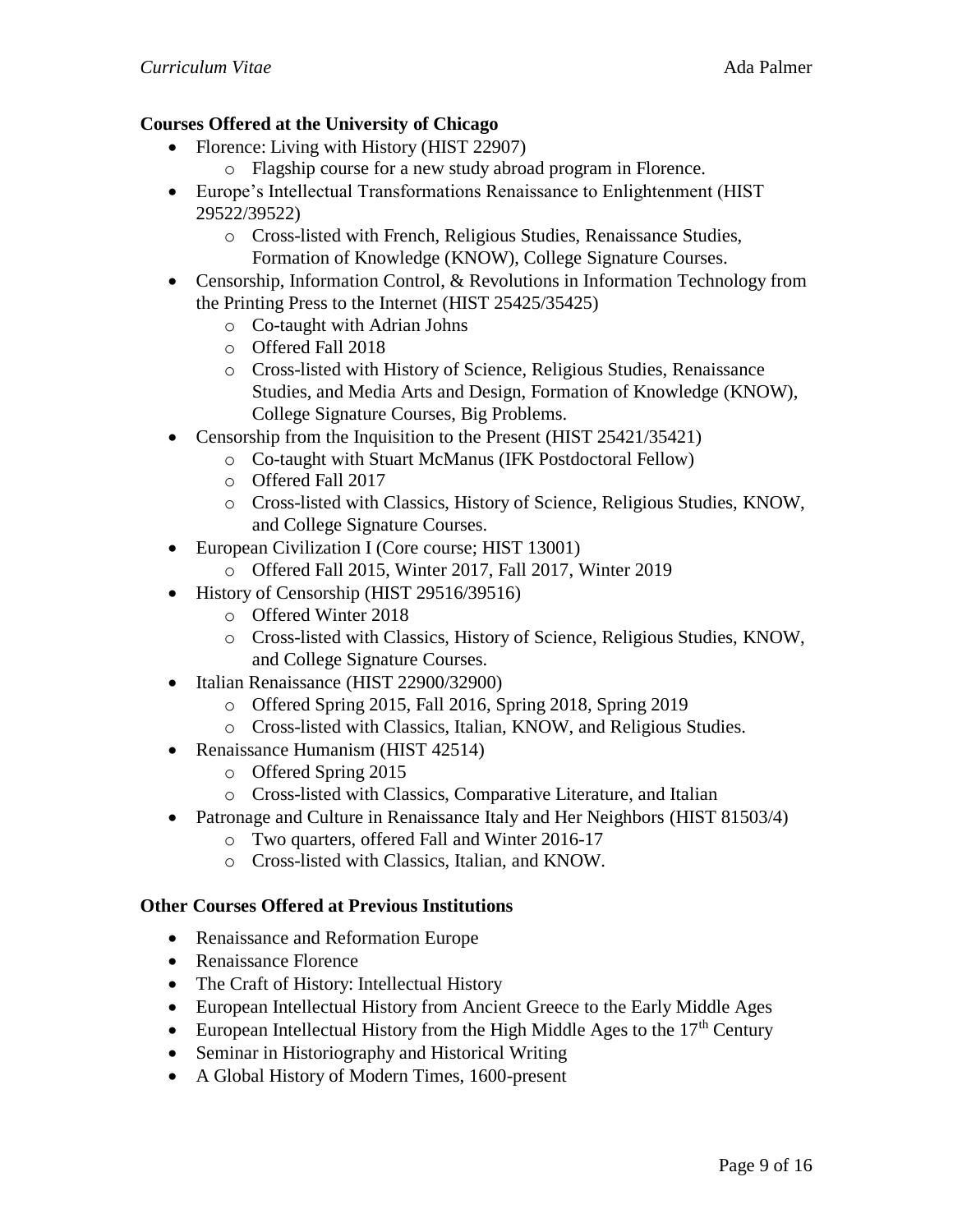### **Unconventional Teaching Activities**

- "Censorship and Information Control During Information Revolutions" Guest speaker series co-organized with Adrian Johns and Cory Doctorow (Electronic Freedom Foundation, MIT Media Lab) featuring a series of nine filmed discussions among experts on censorship past and present, funded by the Neubauer Collegium, the IFK, and a Kickstarter campaign, and disseminated online by video and podcast: https://voices.uchicago.edu/censorship/
- Organized the exhibit *Censorship and Information Control from Inquisition to Internet* in the University of Chicago Special Collections Research Library, and its associated catalog, with contributions from three graduate students and thirtyfive undergraduates, September  $17<sup>th</sup>$ -December  $14<sup>th</sup>$  2019, with accompanying weekly master class series. See https://voices.uchicago.edu/censorship
- Organized the exhibit *Tensions in Renaissance Cities* in the University of Chicago Special Collections Research Library, and the production of its associated catalog, with contributions from fifteen graduate students, one undergraduate, and one postdoctoral fellow, March 27<sup>th</sup>-June 9<sup>th</sup>, 2017.
- Took students from the University of Chicago and Northwestern University to present historical materials at the Italian Cultural Festival, part of Chicago's Neighborhoods of the World festival series, organized by the Italian Cultural Institute of Chicago, Navy Pier, March 5<sup>th</sup>, 2017.
- History Ph.D. student and faculty group expedition to see *Hamilton: An American Musical*, with accompanying discussion of the use of history in public discourse, October  $30<sup>th</sup>$ , 2016, second expedition April 7<sup>th</sup>, 2017.
- Renaissance Papal Election Simulation event in Rockefeller Chapel, offered in conjunction with "Italian Renaissance", Spring 2015, Fall 2016, Spring 2018.
- Oversaw the production of *Homer among the Moderns*, a collection of essays written, edited, and published by the seventeen graduate students in my "Renaissance Humanism" course, as part of a "learning by doing" program, 2015.

### **On-Campus Presentations for Students**

- $\bullet$  "On Progress and Historical Change," Fundamentals Program, February  $5<sup>th</sup>$  2019.
- "Healthy work Habits," Project Eudaimonia Graduate Mental Health and Wellbeing Series, October  $11<sup>th</sup> 2018$ .
- Science Fiction and Fantasy Publishing Discussion with Jo Walton for the University of Chicago Creative Writing Program, February 20<sup>th</sup>, 2018.
- Social Sciences Undergraduate Annual Colloquium Lecture, November  $6<sup>th</sup> 2017$ .
- Food for Thought lunch discussion with History Ph.D. students, April  $5<sup>th</sup>$ , 2017.
- "Fiction & History Narrative, Contexts, and Imagination," faculty discussion panel for the *Chicago Journal of History*, February 15<sup>th</sup>, 2017.
- "The Craft of Writing and Non-Academic Writing," Making History Work series, April  $29^{th}$ ,  $2016$ .
- "Historians in the Public Sphere: A Conversation with David Perry," Making History Work series, April 13<sup>th</sup>, 2016.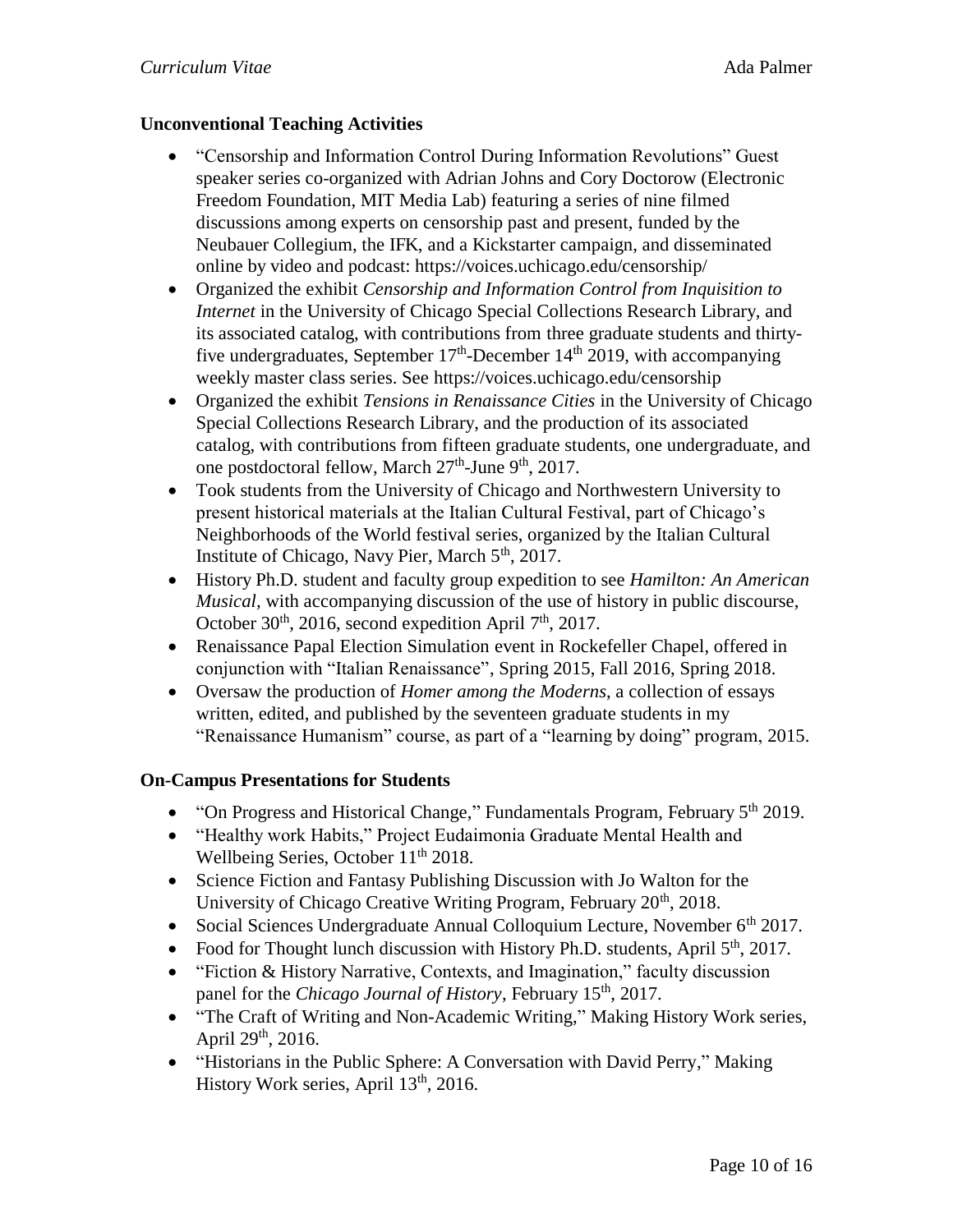- "Teaching Primary Sources with Special Collections" pedagogy workshop for history graduate students, organized by Diana Schwartz, January 29<sup>th</sup> and February  $5<sup>th</sup>$ , 2016.
- "Healthy Work Habits," Making History Work series, January 15<sup>th</sup>, 2016.

### **Guest Teaching and Supplementary Teaching Activities**

- Costuming and dramaturgy for Purdue University student productions:
	- o *A Comedy of Errors*, 2019.
	- o *Hamlet*, April 14<sup>th</sup>-22<sup>nd</sup>, 2018.
	- o *The Merchant of Venice*, April 7<sup>th</sup>-15<sup>th</sup>, 2017.
- Week of Latin training focused on the Renaissance and Florence, for students at the Paideia Living Latin in Rome institute, Rome, Italy, scheduled June 2018.
- Participant in the O-week augmented reality game "O.S." project led by Heidi Coleman, Patrick Jagoda, and Kristen Schilt, September 2017.
- Guest session in KNOW 40201, "Reason and Religion" taught by Shadi Bartsch-Zimmer and Robert J. Richards, January 31<sup>st</sup>, 2017.
- Talk on "Comics and Manga" for the Chicago Public Library Summer Library Visit series, August  $25<sup>th</sup>$ , 2016.
- Took students from the University of Chicago and Purdue University to see the touring Shakespeare's Globe performance of the *Merchant of Venice*, hosted by Chicago Shakespeare Theater, August  $13<sup>th</sup>$ , 2016.
- Walking tour of the historic center of Florence for students at the Paideia Living Latin in Rome institute, Rome, Italy, June 25<sup>th</sup>, 2016.
- Judged the Making History Work "History Extravaganza" research presentation contest for Ph.D. students, June  $2<sup>nd</sup>$ , 2016.
- Presented "The Humanist Roots of Enlightenment Radical Religion Seen through Renaissance Biographies of Classical Philosophers" in History 14203, "Doing History: Theories and Practices," taught by Kathleen Belew, April 14<sup>th</sup>, 2016.
- Organized Shakespeare Histories Screening Series, Franke Institute, Spring 2016.
- Presented "How Forgeries and Spuria Still Shape Our Modern Classical Canon, Examined Through the Renaissance Revival and Early Print History of Classical (and Not-so-Classical) Stoicism" in History 14203, "Doing History: Theories and Practices," taught by Susan Burns, April 10<sup>th</sup>, 2015.
- Guest-taught in Latin 2/31400, "Lucretius' *De Rerum Natura,*" taught by Elizabeth Asmis, Wednesday February  $5<sup>th</sup>$ , 2015.

### **Student Advising**

### *Dissertation Committees*

- o John-Paul Heil (History)
- o Patrick Joseph Kaufman (Musicology)
- o Ji Gao (French)
- o Hilary Barker (Art History)
- o Georgios Gittis (Classics)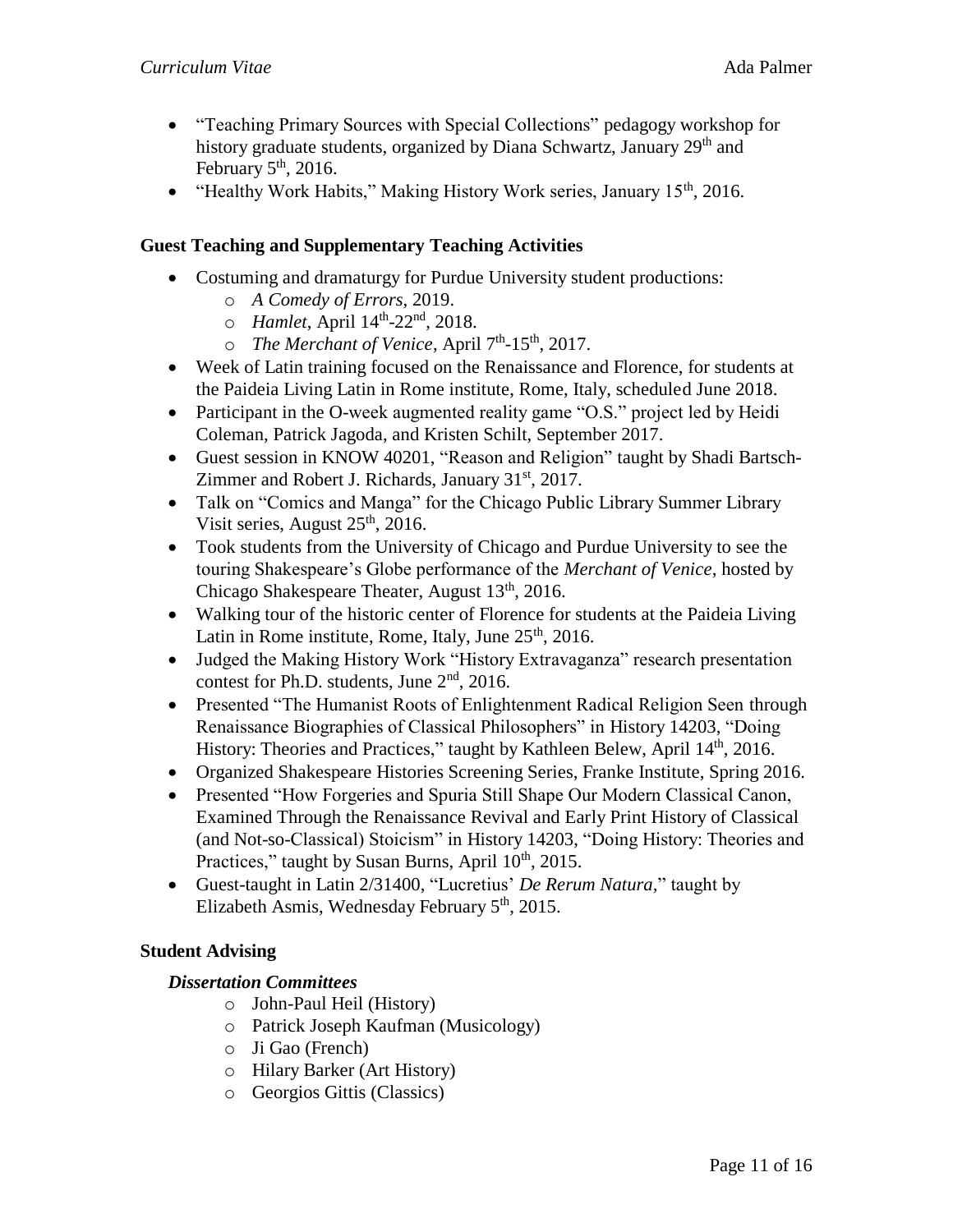## *Ph.D. Student Orals Committees*

- o Brendan Small (History)
- o John-Paul Heil (History)
- o Alexandra Peters (History)
- o Benny Bar Lavi (History)

## *M.A. Theses*

- o Julia Marsan (MAPH) children's book retelling of Mayan Mythology
- o Sean Oros, 2017 (MAPSS) "Of Platonists and Plantagenets: The Birth of English Humanism."
- o Chris Conway, 2017 (MAPSS) "Bacon, Hobbes and Anti-Dueling Reform."
- o Jeff Della Rocco, 2016 (MAPSS) "Humanism and the Papacy: Pomponio Leto, Pope Paul II, and Rodrigo Sánchez de Arévalo, 1464-1468."
- o Brendan Small, 2015 (MAPH) "Virtuous Pursuits: Rebuilding an Imagined Antiquity."

# *B.A. Theses*

- o Timothy Cunningham, 2018 (History) "Reception of Seneca."
- o Gabrielle Dulys, 2018 (Fundamentals Program) "To be Visible, or a Guide to disassembling a Cardboard Box," an animated reflection on *Mawaru Penguindrum* and Kunihiko Ikuhara's feminist fiction.
- o Nathaniel Eakman 2018 (Creative Writing) novel "Gorgon."
- o Emilia Lehmann, 2018 (History) "Napoleon's Egytpology."
- o Maxwell Wiltzer, 2018 (History & Philosophy) "The Common Understandings of Foreign Lands: A New Conception of Stoic Cosmopolitanism Framed by Roman Exile"
- o Mark Hassenfratz, 2017 (English) "Watterson's Rebellion: Anti-Consumerism, Imagination, and Wonder in *Calvin and Hobbes*."
- o Will Kuehnle, 2017 (History) "Father Beiting: A Pastor's *Sensus Unitatis*."
- o Elliot Mertz, 2017 (History) "The Mechanical Puzzle: The Eighteenth-Century English Past and the Hidden Role of Antiquarianism in Enlightenment Thought."
	- Winner of the Karafiol Prize for the Best Thesis in International or European History, University of Chicago Department of History.

### *Junior Papers*

o John Carter Hall, 2017 (History) "Renaissance Hymn Reform."

### **Advising Student Groups**

- Faculty Advisor for Sodalitas (the Renaissance Studies interest group), the Chi Chi Chi Academic Honors Society, Attori Senza Paura (Commedia dell'Arte performance troupe), and for Uchi-con, an annual convention organized by Chi Chi Chi in collaboration with the University of Chicago Japanese Animation Society (UCJAS), 2015-present.
	- o Helped organize the "Renaissance Banquet" on campus at International House, June  $2<sup>nd</sup> 2017$ .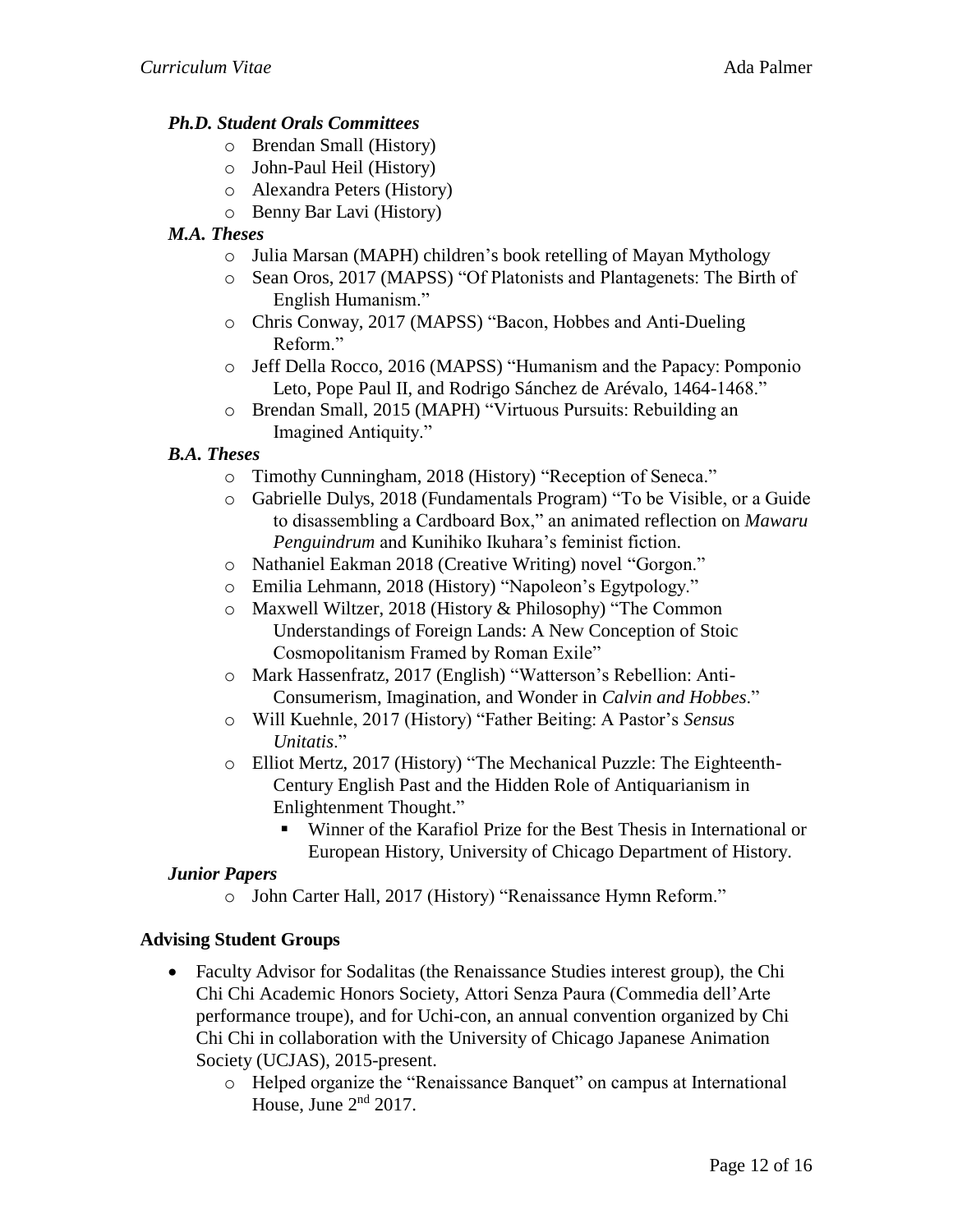- o Helped Uchi-con organize a charity auction to support the Hyde Park Ronald McDonald House, February 4<sup>th</sup>, 2017.
- o Talk on "Shigeru Mizuki and Japanese Yokai Ghost Stories" at Uchi-con, January  $30<sup>th</sup>$ , 2016.
- o Talk on "Early Yonkoma Manga, the Gekiga and Underground Manga Movements, and the Formation of Contemporary Manga" for Chi Chi Chi, June  $4^{\text{th}}$ , 2015.
- o Talk on "Osamu Tezuka and the Birth of Modern Manga after World War II" for Chi Chi Chi, April  $9<sup>th</sup>$ , 2015.
- o Talk on "The Economics of Anime and Manga Production" at Uchi-con, January 31<sup>st</sup>, 2015.
- Faculty friend of Thangaraj House (Campus North; formerly called Tufts House)
	- o Dinner and discussion with Thangaraj House students after the Aims of Education Address, 2016, 2017, 2018.
	- $\circ$  Dinner with Thangaraj House students, January 31<sup>st</sup>, 2017.
	- $\circ$  Faculty panel on "Extraterrestrial Life" at Tufts House, May 21<sup>st</sup>, 2016.

## PROFESSIONAL AND SERVICE ACTIVITY

### **While at the University of Chicago**

### *Conferences and Exhibitions*

- Curator of the exhibition "Censorship and Information Control from Inquisition to Internet," University of Chicago Library Special Collections Research Center, September 17<sup>th</sup>-December 14<sup>th</sup>, 2018.
- Organizer of campus visits to the Smart Museum of Art and the University of Chicago Libraries Special Collections Research Center, for the Renaissance Society of America Annual Meeting, March 28<sup>th</sup> and April 2<sup>nd</sup>, 2017.
- Curator of the exhibition "Tensions in Renaissance Cities," University of Chicago Library Special Collections Research Center, March 28<sup>th</sup>-June 9<sup>th</sup>, 2017.
- Organized conference "The Inquisition and Information Control before and after Galileo," Franke Institute, University of Chicago, March 18<sup>th</sup>-20<sup>th</sup>, 2016.
- Conference co-developer for "Beyond Reception: Renaissance Humanism and the Transformation of Classical Antiquity" (March 23-24<sup>th</sup>, 2015) and "Renaissance and Early Modern Transformations of Antiquity" (December 2<sup>nd</sup>-3<sup>rd</sup>, 2014) in Berlin, co-organized by the Texas A&M University Classical Transformations Group and the Transformationen der Antike (Transformations of Antiquity) group at the Humboldt-Universität zu Berlin.

### *University Level Service*

- Renaissance Studies Program Steering Committee Co-Chair 2017-present
- Co-Developer of the new Renaissance Studies Minor 2017-present
- University of Chicago Professional Advancement and Training for Humanities Scholars (PATHS) Steering Committee 2017-present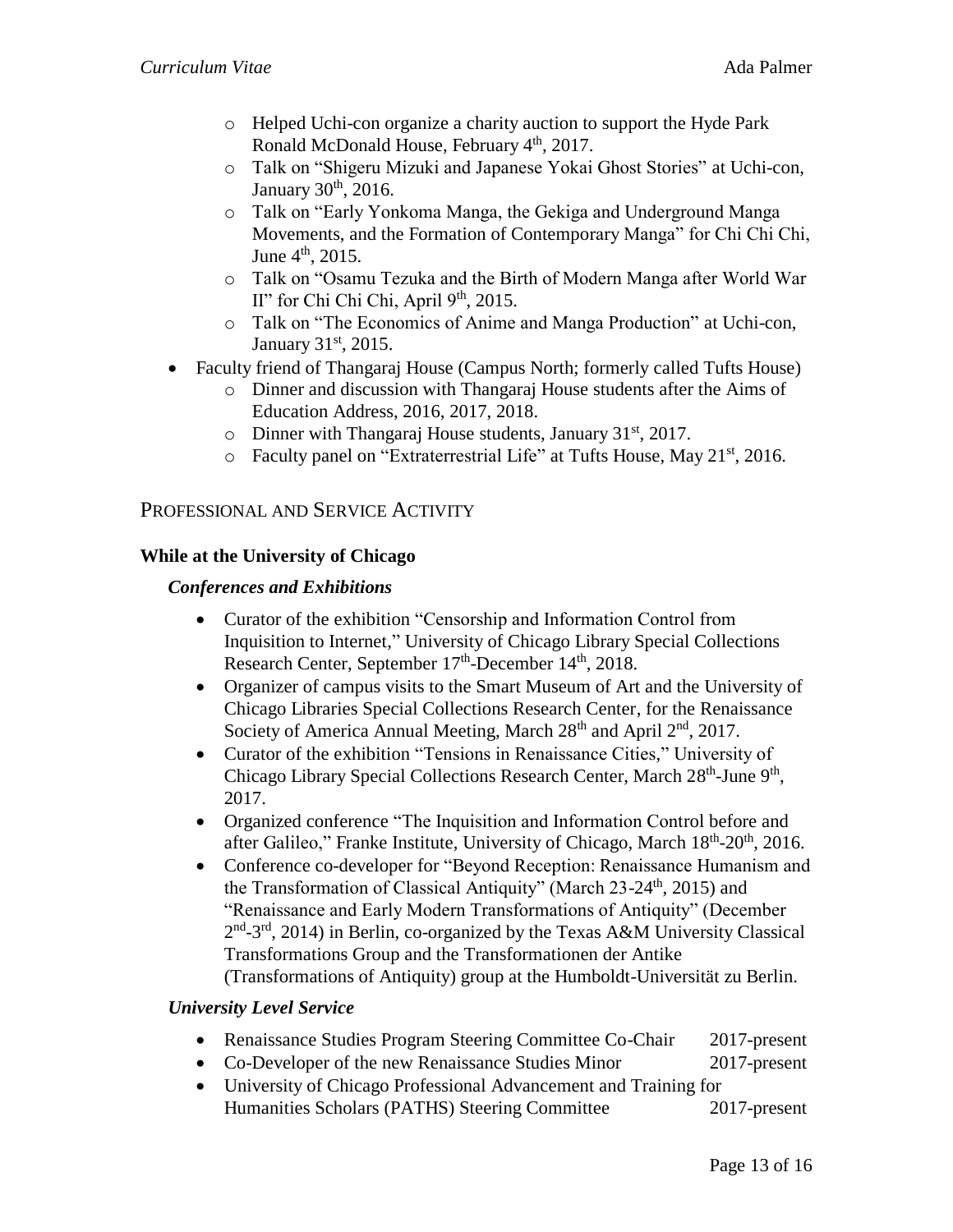|                                       | University of Chicago Renaissance Studies website developer,            |                 |  |  |
|---------------------------------------|-------------------------------------------------------------------------|-----------------|--|--|
|                                       | https://voices.uchicago.edu/renaissancestudies/                         | 2017-present    |  |  |
| $\bullet$                             | Faculty Sponsor for the new Early Modern and Mediterranean Worlds 1200- |                 |  |  |
|                                       | 1800 Workshop, formed by merging the Early Modern Workshop with the     |                 |  |  |
|                                       | Western Mediterranean Culture Workshop                                  | 2017-present    |  |  |
| $\bullet$                             | Faculty Sponsor for the Early Modern Workshop                           | 2014-2017       |  |  |
| $\bullet$                             | Western Mediterranean Culture Workshop periodic attendance              | 2014-2017       |  |  |
| $\bullet$                             | Periodic attendance at the Renaissance Workshop                         | 2014-present    |  |  |
| $\bullet$                             | Member of the Steering Committee for the Classics Department's Ph.D.    |                 |  |  |
|                                       | Program in Transformations in the Classical Tradition                   | 2015-present    |  |  |
| <b>Divisional and College Service</b> |                                                                         |                 |  |  |
| $\bullet$                             | Committee of the College Council                                        | 2017-present    |  |  |
| $\bullet$                             | IFK New Curriculum Initiative Faculty Seminar                           | 2017-present    |  |  |
| $\bullet$                             | Society of Fellows Senior Fellow                                        | 2016-present    |  |  |
|                                       | College Council                                                         | 2016-present    |  |  |
| <b>Departmental Service</b>           |                                                                         |                 |  |  |
| $\bullet$                             | <b>History Department Collegiate Affairs Committee</b>                  | $2016$ -present |  |  |
| $\bullet$                             | Search Committee: Lecturer and Associate Director of Undergraduate      |                 |  |  |
|                                       | Research                                                                | 2018            |  |  |
| $\bullet$                             | Search Committee: British History                                       | 2017-2018       |  |  |
| $\bullet$                             | Search Committee: Ancient Roman History                                 | 2017-2018       |  |  |
| $\bullet$                             | <b>History Department Website Committee</b>                             | 2016-2017       |  |  |

#### **Service at Previous Institutions**

| • Co-convener and web developer for the Texas A&M Interdisciplinary Early |           |  |
|---------------------------------------------------------------------------|-----------|--|
| Modern Studies Working Group, Glasscock Center                            | 2010-2014 |  |
| • Texas A&M History Department Diversity Committee.                       | 2012-2014 |  |
| • Texas A&M History Department Library Committee.                         | 2009-2010 |  |
| • Co-Coordinator of the Harvard Early Modern Studies Workshop.            | 2007-8    |  |

• *The Cambridge Companion to Renaissance Philosophy.* Assistant to general editor James Hankins. Cambridge University Press. 2007

#### **Professional Memberships**

- Renaissance Society of America
- International Association for Neo-Latin Studies
- Netherlands Institute of Advanced Studies in the Social Sciences Working Group on the Formation of Knowledge, Sub-Group on Knowledge & the City
- American Historical Association
- American Association of University Women
- Science Fiction and Fantasy Writers of America
- XPRIZE Science Fiction Writers' Advisory Council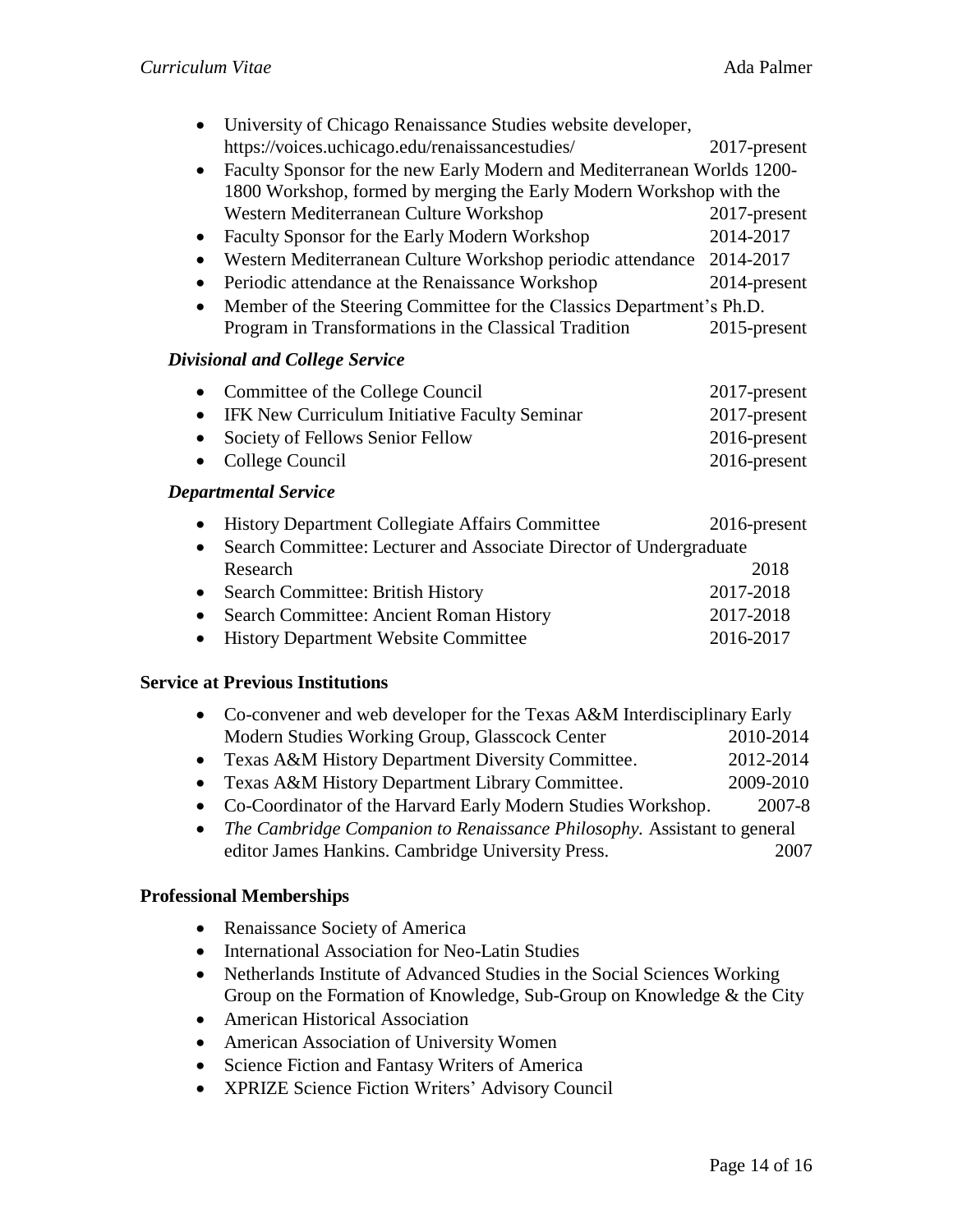# POPULAR WORKS AND COMMUNITY OUTREACH

#### **Books**

- *Too Like the Lightning* (Book 1 of *Terra Ignota*), Tor Books, May 2016.
- *Seven Surrenders* (Book 2 of *Terra Ignota*), Tor Books, March 2017.
- *The Will to Battle* (Book 3 of *Terra Ignota*), Tor Books, December 2017.
- *Perhaps the Stars* (Book 4 of *Terra Ignota*), Tor Books, Forthcoming 2020.

#### **Fiction Awards and Honors**

- John W. Campbell Award winner (for debut authors of science fiction, fantasy, and related subjects) 2017.
- For *The Will to Battle:*
	- o Romantic Times Reviewers' Choice Award nominee best SF novel 2017.
- For *Seven Surrenders*:
	- o Goodreads Choice Award nominee for best SF novel 2017.
- For *Too Like the Lightning*:
	- o Compton Crook Award winner 2017 (for the best first novel in the genres of science fiction, fantasy, or horror).
	- o Hugo Award Finalist for best novel, 2017 (for works of science fiction, fantasy, and related subjects).
	- o James Tiptree Jr. Literary Award honors list (honoring speculative fiction that explores and expands gender).
	- o Romantic Times Reviewers' Choice Award nominee best SF novel 2016.
	- o Chicago Review of Books Award nominee for best debut novel 2016.
	- o Goodreads Choice Award nominee for best science fiction novel 2016.

### **Popular Nonfiction**

- Introduction to *Beanworld* Omnibus 2, by Larry Marder. Milwaukie: Dark Horse, forthcoming.
- "The Cruelty of *The Crater*," introduction to Osamu Tezuka's *The Crater*, Gardena, CA: Digital Manga Publications, 2017.
- "The Key to the Kingdom, or, How I Sold *Too Like the Lightning*," in *The Usual Path to Publication,* ed. Shannon Page. Cedar Crest, NM: Book View Café, 2016.
- Notes for DVD release of *Hetalia* seasons 5-6 ("The Beautiful World"). Coauthored with Lauren Schiller. Flower Mound, TX: FUNimation, 2013-present.
- Historical notes for the DVD release of *Hetalia* seasons 3-4 ("World Series") and *Hetalia Paint it White* (film). Co-authored with Lila Garrott, Lauren Schiller, and Ruth Wejksnora. Flower Mound, TX: FUNimation, 2011-12.
- "'You, God of Manga, are Cruel!': Karma and Suffering in the Universe of Osamu Tezuka," in *Manga and Philosophy*, ed. Josef Steiff and Adam Barkman. Chicago: Open Court, 2010.
- "Film is Alive: The Manga Roots of Osamu Tezuka's Animation Obsession," for "Osamu Tezuka: God of Manga, Father of Anime," Smithsonian Freer and Sackler Galleries, Washington DC, 2009. [http://www.asia.si.edu/film/tezuka/.](http://www.asia.si.edu/film/tezuka/)